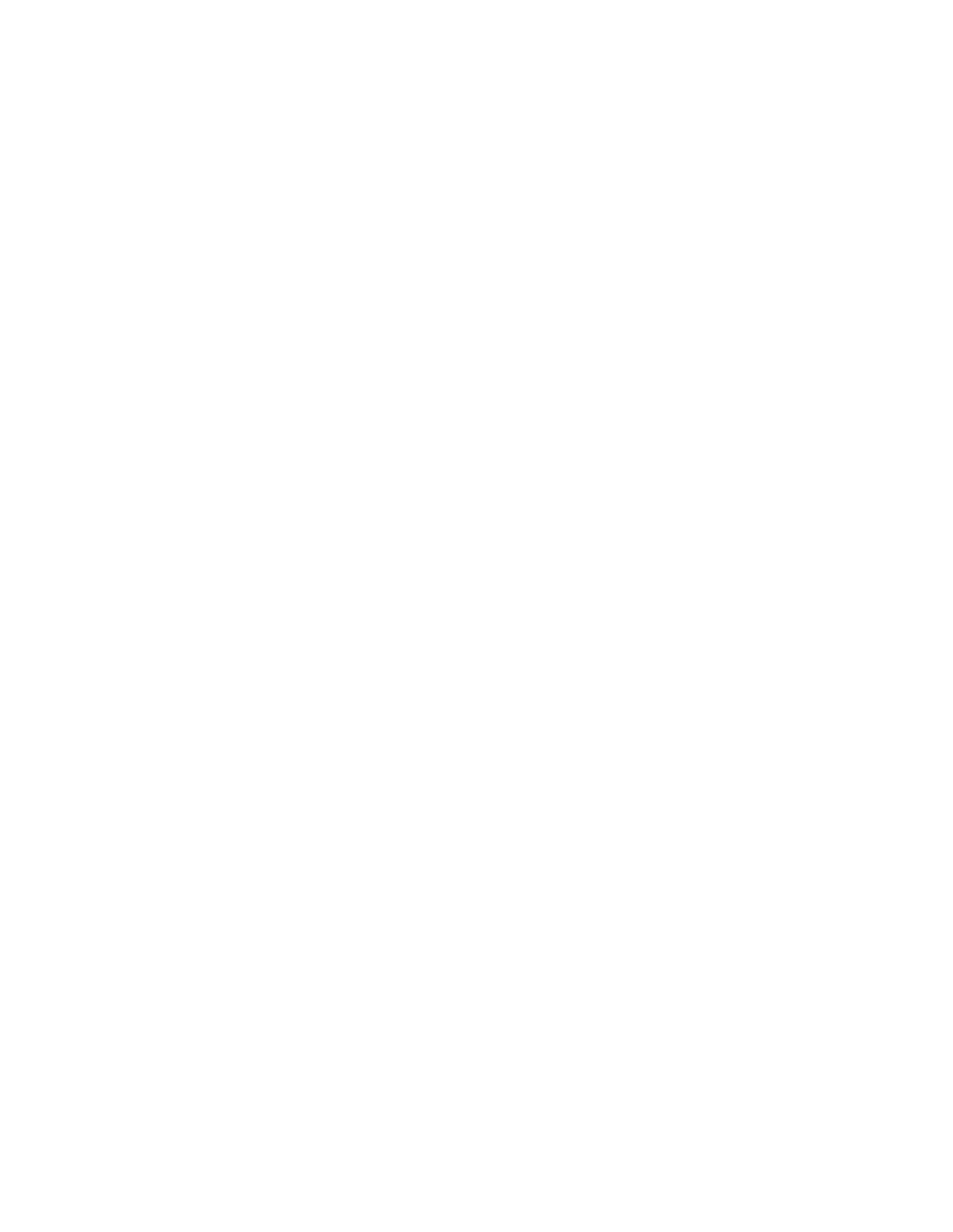# **SUMMARY**

The development of equipment for explosive atmospheres has evolved over decades to meet an increasing need to keep workers safe and productive while operating around hazardous materials. As technologies and industry advance, exposure to hazardous materials may become more frequent, placing greater demands on the protection mechanisms we employ to keep workers safe.

Intrinsically Safe (IS) equipment is designed to operate in potentially explosive atmospheres without the risk of becoming an ignition source or creating a spark that might cause a fire or explosion.

IS equipment is required in a wide range of industries, from Public Safety and Utilities, to Mining, Petrochemical and Transportation. IS radios allow critical communications to be conducted in hazardous environments where use of non-IS radios would be potentially dangerous.

A number of different standards worldwide help guide manufacturers, purchasers and users in the design, manufacture, selection and operation of IS radios.

This document will help you to interpret these standards, based on their location in the world, and the environment under which the IS radios will be used.

**Information in this document should be used in conjunction with the relevant regulatory authority in your region of operation to ensure compliance with any and all relevant local safety requirements.**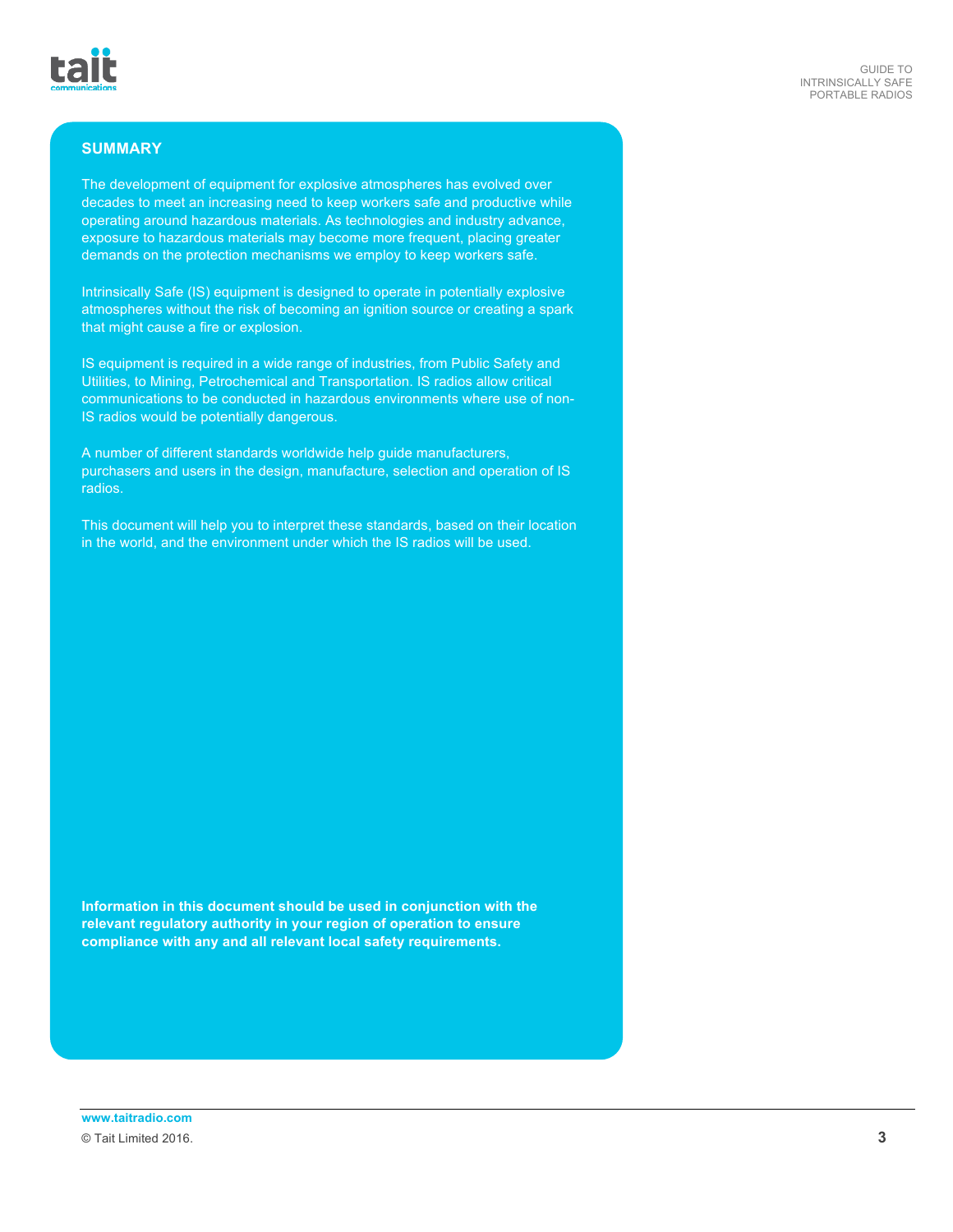# **CONTENTS**

| Labeling – The numbers and letters on the back of the radio8 |  |
|--------------------------------------------------------------|--|
|                                                              |  |
|                                                              |  |
|                                                              |  |
|                                                              |  |
|                                                              |  |
|                                                              |  |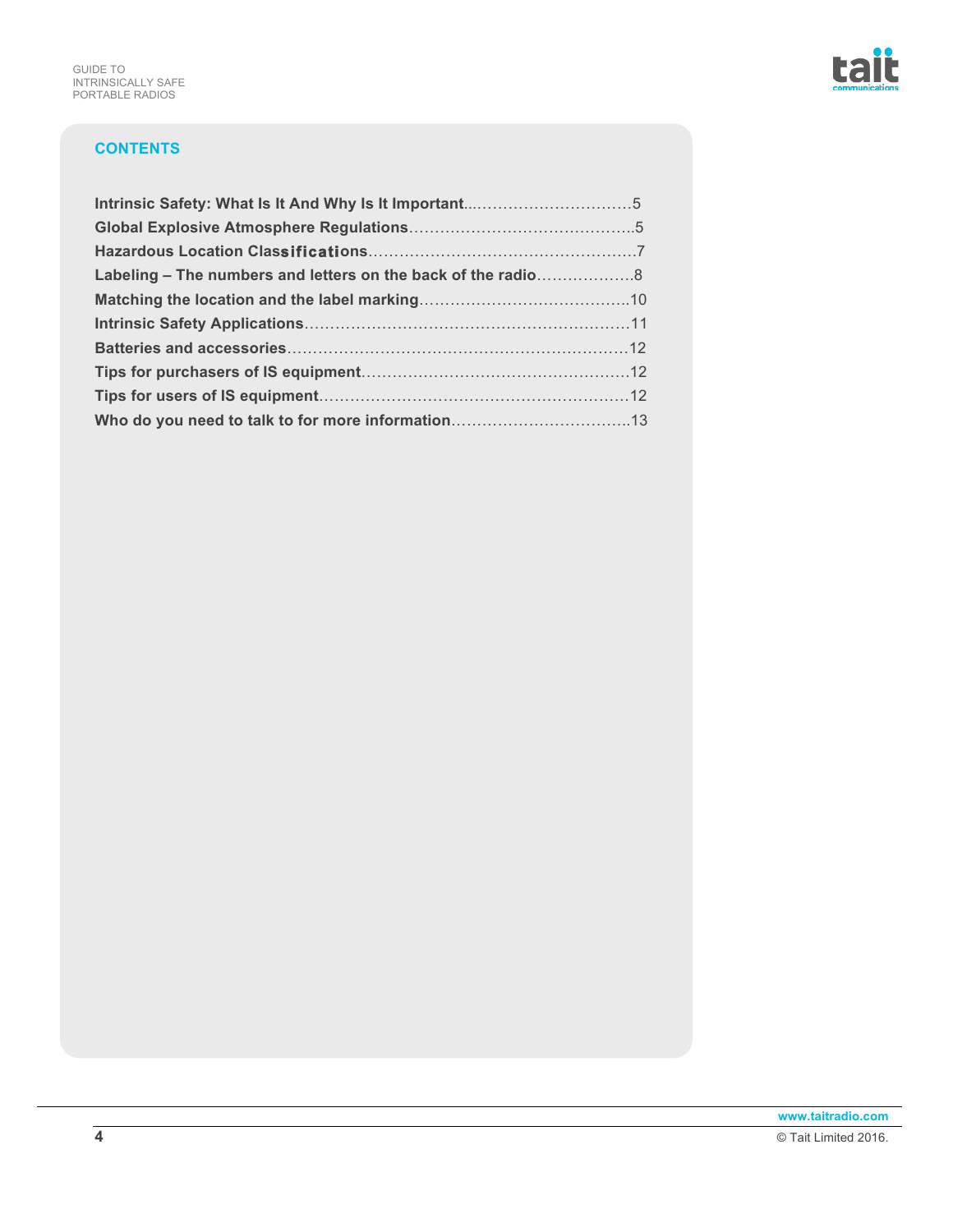### **INTRINSIC SAFETY: WHAT IS IT AND WHY IS IT IMPORTANT**

For users or purchasers of equipment for use in potentially explosive atmospheres, Intrinsic Safety (IS) is likely to be a key requirement. Intrinsically Safe radios are designed to prevent ignition of specific potentially explosive atmospheres. Intrinsic Safety is a protection technique that focuses on preventing sparks or hotspots that might ignite a potentially explosive atmosphere, even under improbable fault conditions.

For an explosion to take place, there must be **fuel** (gas or dust) mixed with **oxygen** (air) in the right ratio, and a source of **heat** – either a hot surface or a spark of sufficient energy. Generally, IS addresses the **heat** aspect of the "fire triangle" to prevent ignition.



# **GLOBAL EXPLOSIVE ATMOSPHERE REGULATIONS**

#### **IECEx – International Standard for Explosive Atmosphere Equipment**

The International Electrotechnical Commission (IEC) system for explosive atmospheres (Ex) equipment, is now the international benchmark. It is used in 30+ or more IECEx member countries, including Australia, Brazil, China, Great Britain, New Zealand, Canada and the USA.

#### **Local standards**

While IECEx has been widely adopted, there are a number of local regulations also in use. For example:

- ▶ NEC/CEC US and Canada.
- } ATEX Europe
- InMetro Brazil
- } ANZEx Australasia

It is ultimately the responsibility of the employer to ensure they adhere to the correct standards, have a Hazard Plan in place, and use the appropriate equipment.

#### **NEC/CEC - North America**

In the United States, equipment must meet the National Electrical Code (NEC) ANSI/NFPA-70. Equipment can be approved for divisions or zones. Equipment for use in explosive atmospheres in Canada must meet the Canadian Electrical Code (CEC) CSA C22.1.

The United States Occupational Safety and Health Administration (OSHA) accredits Nationally Recognized Testing Laboratories (NRTL) who test and certify to US standards. Similar accreditation exists for Canada. Examples include FM Global, MET, UL, and CSA.

Division certified equipment will bear the mark of the certifying body (for example MET, FM or UL), plus the Division rating (Div 1 or Div 2). Zone certified equipment will also bear the mark of the certifying body, as well as AEx marking or Ex marking for the USA or Canada respectively.

#### **ATEX – The European Directives**

Equipment for use in explosive atmospheres in Europe is covered by Directive 94/9/EC (ATEX Equipment) until April 19th, 2016 and Directive 2014/34/EU from April 20th, 2016. The term ATEX is taken from the directive title "Atmosphères Explosibles".

At the equipment technical level, IECEx and ATEX are very similar. The standards used to meet ATEX are generally European versions of the IEC 60079 series standards. The ATEX directive also defines equipment groups and categories, which gives ATEX equipment additional label markings (compared with IECEx).

In addition to the ATEX equipment directive, there is Use or Workplace Directive 1999/92/EC. This specifies Health and Safety requirements for employers and utilizes fairly standard processes of hazard identification, risk assessment, hazard mitigation, and surveillance.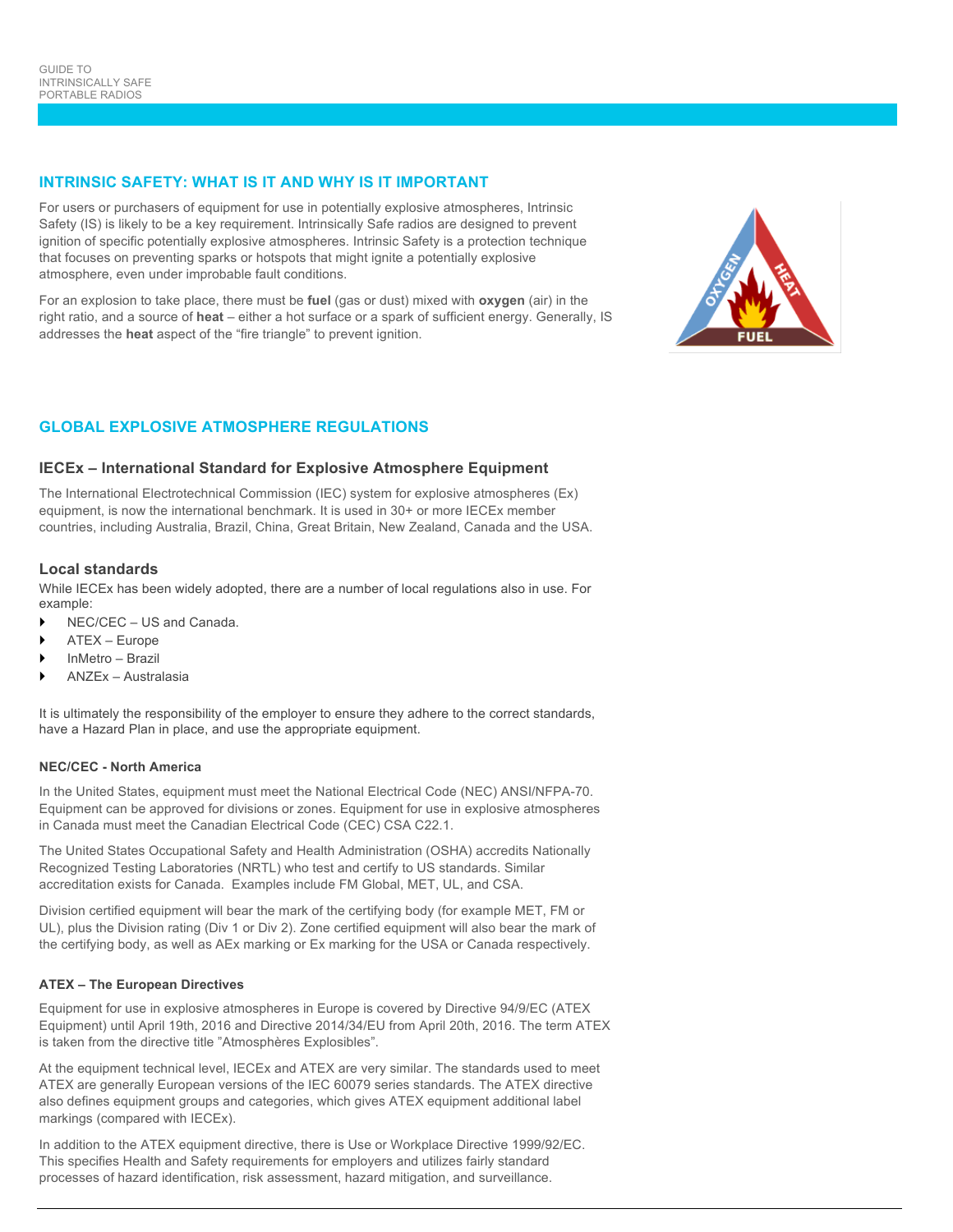It is the application of the Use directive that results in a Hazard Plan with appropriate zoning of areas subject to risk.

It is ultimately the responsibility of the employer to ensure they have a Hazard Plan and are using appropriate equipment.

# **INMETRO – Brazil**

Brazilian government regulations are administered by INMETRO. Equipment for use in explosive atmospheres requires INMETRO certification. Now that Brazil has adopted the IECEx scheme, INMETRO certification is relatively straightforward, via submission and review of the IECEx documentation.

#### **ANZEx – Australia and New Zealand**

The ANZEx Scheme is the official program for certification of equipment for explosive atmospheres for Australia and New Zealand. IECEx certification will be directly accepted.

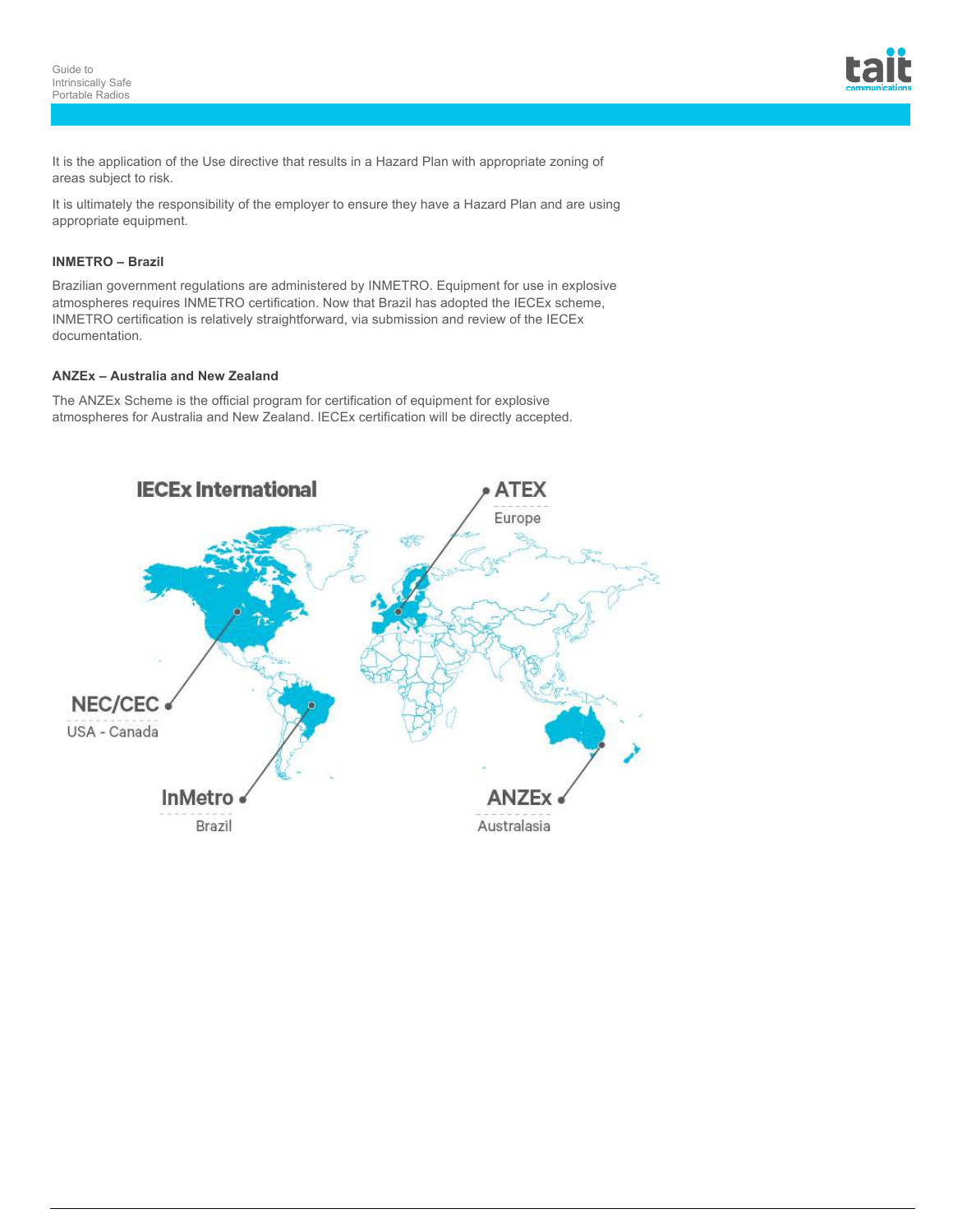# **HAZARDOUS LOCATION CLASSIFICATIONS**

Area classification is required by government regulatory bodies, for example the US Occupational Safety and Health Administration.

# **Divisions vs Zones**

**DIVIOLONIC** 

Globally, the main area classifications are divisions and zones. Division classification is traditionally used in North America. Zone classification originated in Europe but is now adopted worldwide. While they have much in common, there is a significant difference in how they rate perceived risk, which can cause confusion.

The Division/Zone classification determines the risk profile for an area. The rating that a product is awarded by compliance testing has a direct correlation with the division or zone classification.

While each radio model has additional specifications (see labeling on page 8), this overall rating is the first step in assessing the suitability of a radio for a specific situation. This diagram shows how division and zone classifications differ.

While zone classification has been adopted globally, the legacy division classification continues to be used. This can cause problems as equipment transitions to zone based ratings, while the locations remain classified under divisions. For example, a product that is rated for use in Zone 1 may be considered suitable for use where there is an occasional risk present. However under division area classification, the product could only be used in a Division 2 area. In this case the division classification is too coarse.

The chart shows the differences between divisions and zones. Note also the class ratings.



Dust Zone: 21

 $\sim$ 

**Dust Zone: 22** 

| <b>UIVIOIUNJ</b>                                                |                                                                   | <u>vinat types of nazardous substances may be present?</u><br><b>ZUNES</b> |                                            |                                                                                                                                                        |                                                                 |                                                                      |                           |  |
|-----------------------------------------------------------------|-------------------------------------------------------------------|----------------------------------------------------------------------------|--------------------------------------------|--------------------------------------------------------------------------------------------------------------------------------------------------------|-----------------------------------------------------------------|----------------------------------------------------------------------|---------------------------|--|
| <b>Gas/vapours?</b><br><b>Class 1</b>                           | Dust?<br><b>Class II</b>                                          |                                                                            | <b>Fibers/flyings?</b><br><b>Class III</b> |                                                                                                                                                        | Gas/vapours?<br><b>Zones 0, 1, 2</b>                            |                                                                      | Dust?<br>Zones 20, 21, 22 |  |
| How often are hazardous substances present?                     |                                                                   |                                                                            |                                            |                                                                                                                                                        |                                                                 |                                                                      |                           |  |
| <b>Likely to exist under</b><br>normal operating<br>conditions? | <b>Unlikely to exist</b><br>under normal<br>operating conditions? |                                                                            |                                            | <b>Likely to exist</b><br><b>Continuously, or</b><br>long periods under<br>under normal<br>normal operating<br>operating<br>conditions?<br>conditions? |                                                                 | <b>Unlikely to exist</b><br>under normal<br>operating<br>conditions? |                           |  |
| <b>Division 1</b>                                               |                                                                   | Division 2                                                                 |                                            |                                                                                                                                                        | <b>Gas/vapour: Zone 0 Gas/vapour: Zone 1 Gas/vapour: Zone 2</b> |                                                                      |                           |  |

Dust: Zone 20

 $\mathbf{M}$ 

**NOTE:** *Zone 0 rating denotes highly-specialized equipment.*

**NOTE:** *Area classification must be performed only by authorized personnel.*

**Division 2**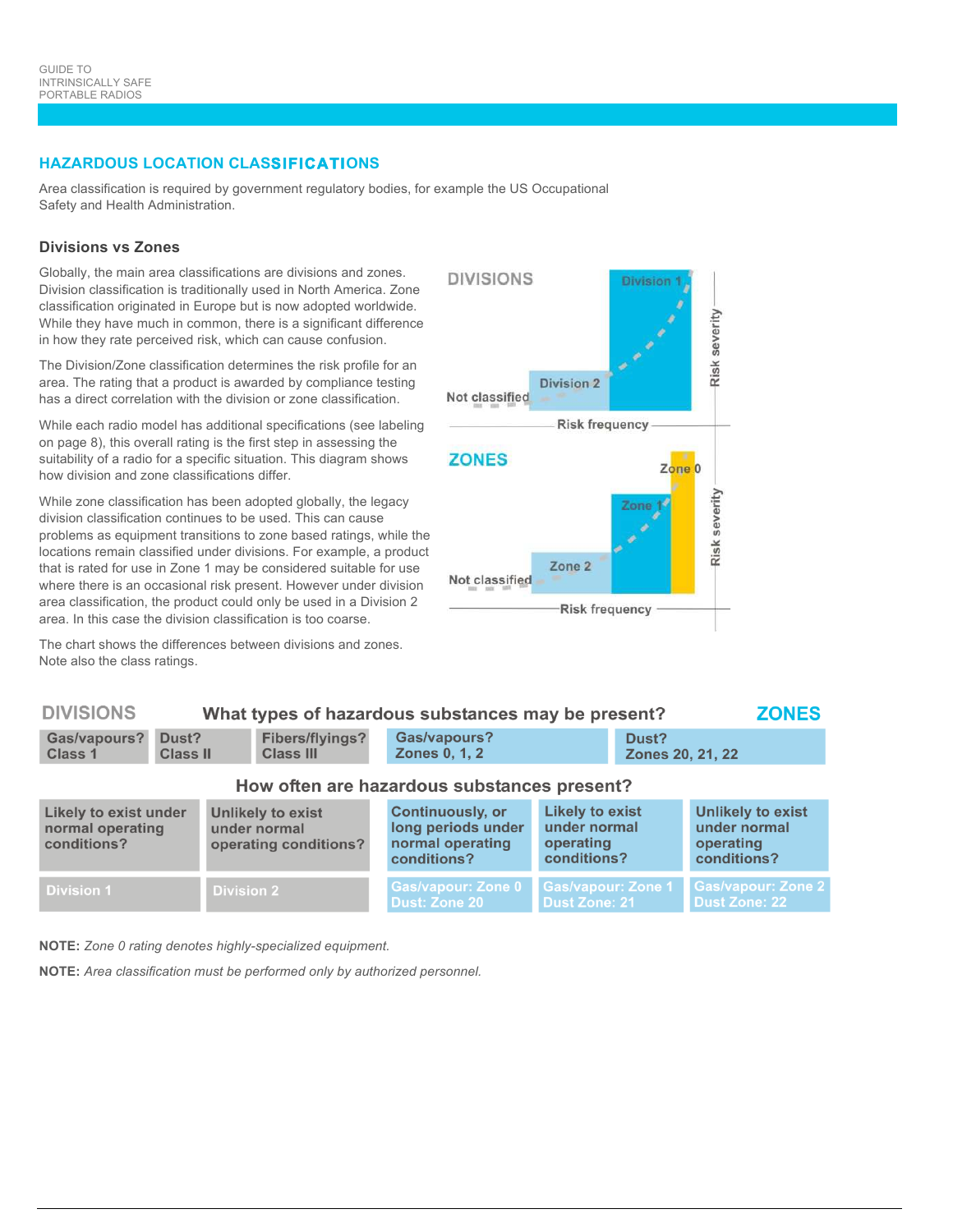

#### **LABELING – THE NUMBERS AND LETTERS ON THE BACK OF THE RADIO**

Certification is carried out by approved bodies, who may be registered under multiple systems.

- } In North America these are Nationally Recognized Testing Laboratories (NRTLs).
- In Europe the laboratories are Notified Bodies under the ATEX scheme. Under the IECEx system they are Certification Bodies (ExCB).
- } In Brazil the laboratories are accredited by INMETRO.

All IS certified electrical equipment will carry a label specifying the exact IS rating, along with a reference to the particular body that certified it.

In addition to the marking examples below, there will be additional markings, including certificate details, model and serial number. The Equipment Protection Level (EPL, Gb for gas or Db for dust) may also be appended.

A further point to check is whether there is an 'X' after the Ex certificate number. This indicates special conditions that must be observed, which will be explained in the user manual.

### **IECEx Markings**

Below are two examples of IECEx IS markings, or 'Ex' marking.

#### **Gas atmosphere**

#### **Ex ib IIC T4**

| Ex                      |                                                                         | IIC.                          | T4.                      |
|-------------------------|-------------------------------------------------------------------------|-------------------------------|--------------------------|
| Explosion-<br>protected | <b>Protection Concept</b><br>Intrinsic Safety<br>$(ib = Zones 1 and 2)$ | $II = Gas$<br>$C = Sub-group$ | <b>Temperature Class</b> |

#### **Dust atmosphere**

#### **Ex ib IIIC T135°C TL200°C**

| Ex                      | ib                                                                       | <b>IIIC</b>                     | $T135^{\circ}$ C                  | $T\text{L}200^{\circ}\text{C}$                       |
|-------------------------|--------------------------------------------------------------------------|---------------------------------|-----------------------------------|------------------------------------------------------|
| Explosion-<br>protected | <b>Protection Concept</b><br>Intrinsic Safety<br>$(b = Zones 21 and 22)$ | $III = Dust$<br>$C = Sub-group$ | Maximum<br>surface<br>temperature | Maximum surface<br>temperature under a<br>dust layer |

For countries that accept IECEx directly, such as Australia and New Zealand, there is no additional compliance marking, as there is for ATEX.

#### **ATEX Marking**

Example of equipment marking for non-mining, high protection (Zone 1), Gas and Dust explosive atmospheres:

# **1234 II 2GD**

| €       | 1234                                                        | (Ex)    |                       | GD                                                   |
|---------|-------------------------------------------------------------|---------|-----------------------|------------------------------------------------------|
| marking | European conformity Notified body number Explosion Group II | Marking | Protection Non-mining | Category 2 Material group<br>$G = Gas$<br>$D = Dust$ |

**Note:** *The ATEX marking is supplemented by the Ex marking.*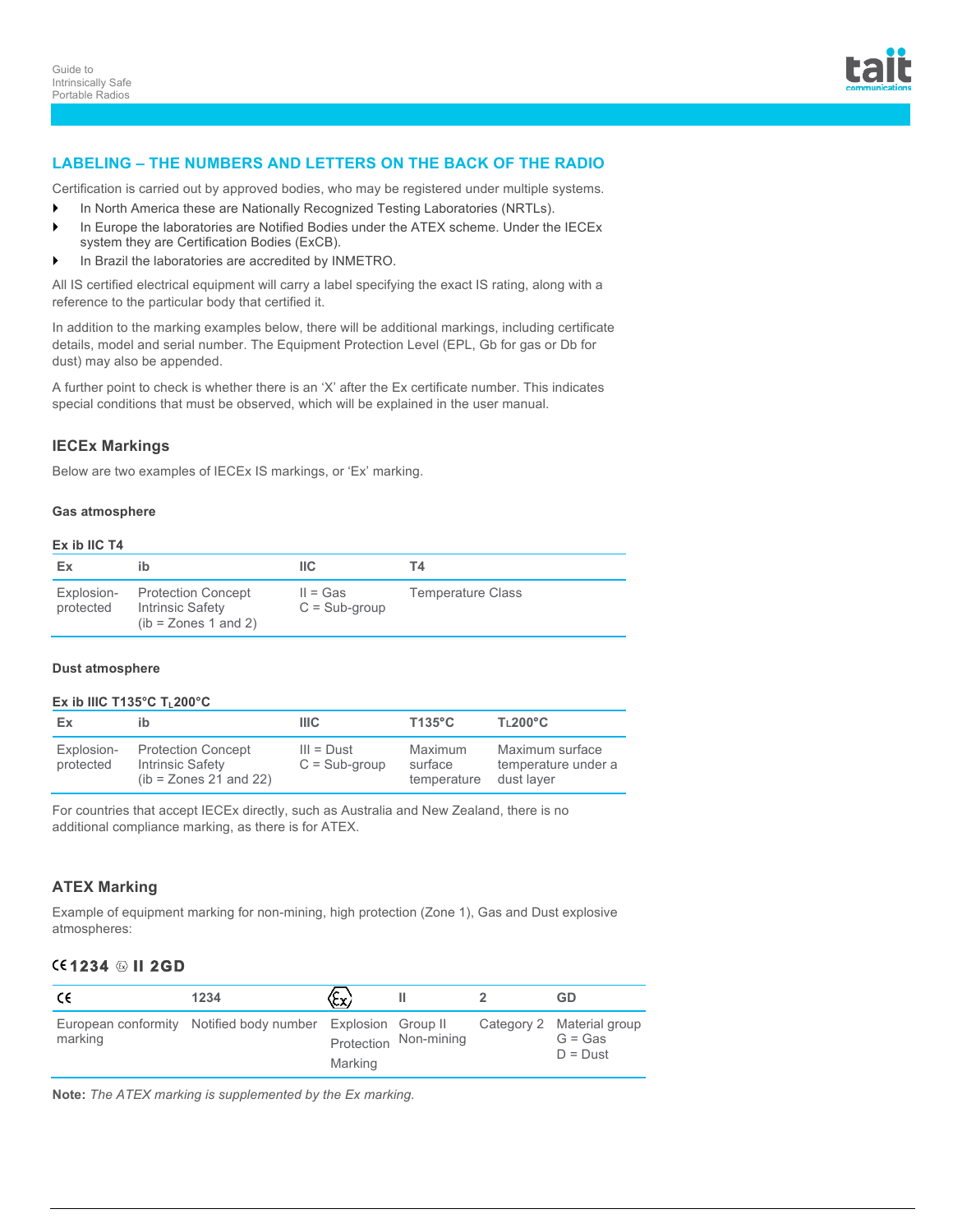# **North American Marking**

With the addition of zones to CEC and NEC, Canada and the US now have both division and zone markings. 1

#### **Divisions**

Example of equipment marking for Intrinsic Safety for gas and dust:

|  |  |  |  | IS, CL I II III, DIV 1, GP C D E F G, T4 |  |  |  |  |  |  |  |  |
|--|--|--|--|------------------------------------------|--|--|--|--|--|--|--|--|
|--|--|--|--|------------------------------------------|--|--|--|--|--|--|--|--|

| IS                                              | CL    | 1 II III                                | <b>DIV I</b> | GP                                       | <b>CDEFG</b>                                                               | Τ4                   |
|-------------------------------------------------|-------|-----------------------------------------|--------------|------------------------------------------|----------------------------------------------------------------------------|----------------------|
| Type of<br>Protection:<br>Intrinsically<br>Safe | Class | l = Gas<br>$II = Dust$<br>$III = Fibre$ |              | Division 1 Material group $C =$ Ethylene | $D =$ Propane<br>$E =$ Metal dust<br>$F =$ Carbon dust<br>$G =$ Grain dust | Temperature<br>class |

**Note:** *CEC/NEC material groups for gas and dust differ from the ATEX and IECEx equipment groups (mining/non-mining). NEC also defines a finer-grained temperature class.*

#### **Zones**

The CEC/NEC zone-based marking is very similar to the IECEx marking, but prefixed with A ("AEx"). The class is still marked and Zone replaces Division. For example:

#### **IS**, **CL I, Zone 1, AEx ib IIB T4**

| - IS                      | CL <sub>1</sub> | Zone 1 AEx ib |                                                                                                                                               | IIB. | T4.   |
|---------------------------|-----------------|---------------|-----------------------------------------------------------------------------------------------------------------------------------------------|------|-------|
| <b>Intrinsically Safe</b> | Gas             |               | Type of Protection: Class 1 Zone 1 A + Ex Protection Concept Material group Temperature<br>Intrinsic Safety Ethylene<br>$(b = Zones 1 and 2)$ |      | class |

 $\overline{\phantom{a}}$ Not all US jurisdictions have adopted the newer versions of the NEC.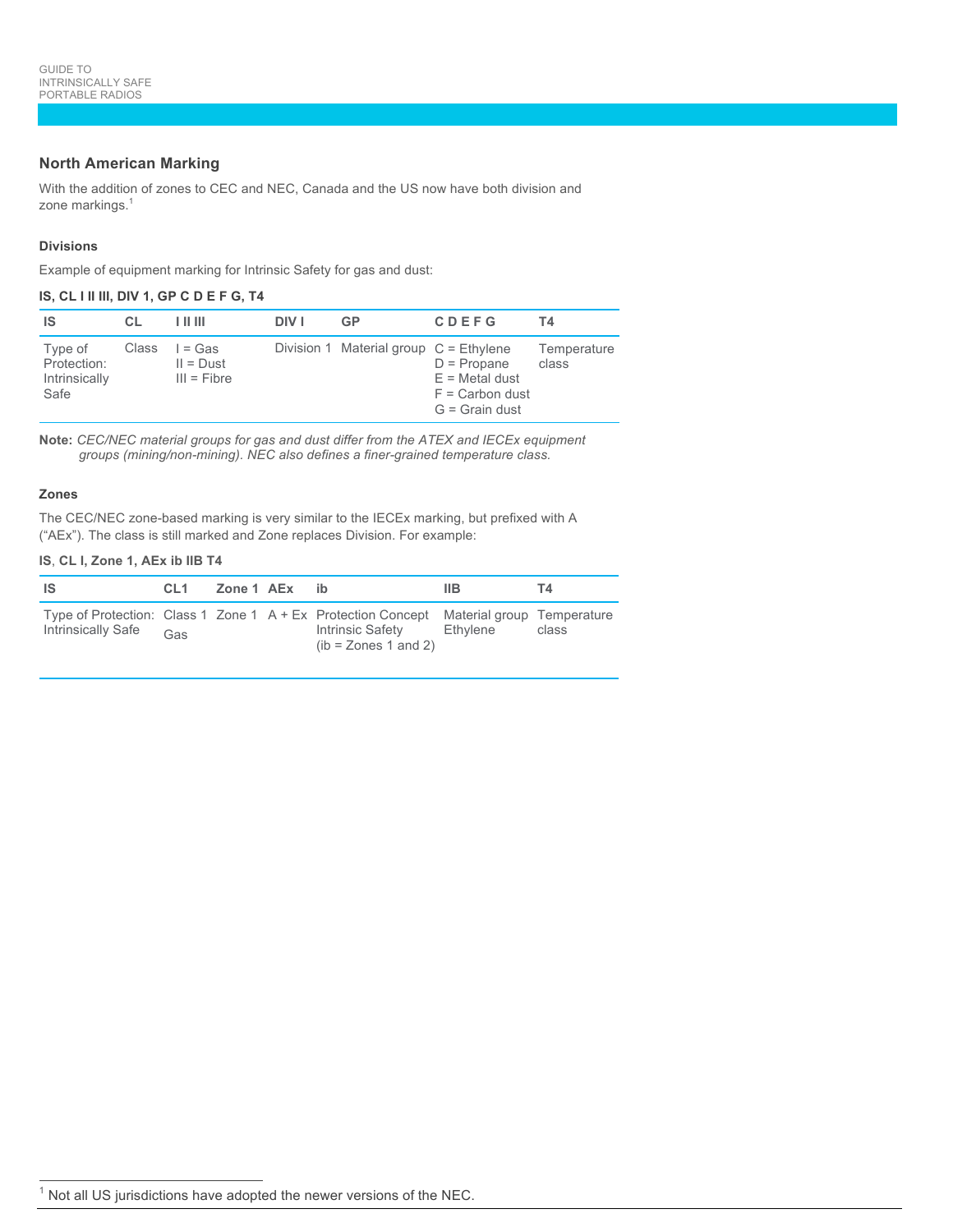# **MATCHING THE LOCATION AND THE LABEL MARKING**

Once we understand Hazardous Location classification and what the equipment markings are, we can compare them to make sure the equipment is suitable for use.

In the North American marking scheme, the division or zone is specifically mentioned, so matching equipment to location is relatively easy. With ATEX and IECEx marking, the zone is indirectly specified, either by the IS Rating or the Equipment Protection Level (EPL). The table below offers some guidance:

| Zone | <b>Explosion Atmosphere</b> | <b>IS Rating</b> | EPL | <b>ATEX Category</b> |
|------|-----------------------------|------------------|-----|----------------------|
|      | Continuous                  | ıa               | Ga  | 1 G                  |
|      | Likelv                      |                  | Gb  | 2 G                  |
|      | Unlikelv                    | IC               | GG  | 3G                   |

**Note:** *Dust ratings are similar; just prefix 2 for the zone and substitute D for G. However ic protection is not available for dust. Tc level (protection by Enclosures standard) could be used instead for Zone 22.*

Equipment of a higher rating (say "ib") can always be used in a safer zone (Zone 2). The same applies for divisions. Division 1 equipment can be used in Division  $2<sup>2</sup>$ 

# **Material Groups**

 $\overline{a}$ 

Matching the IS rating and the zone is only the first part of the process. A location is classified as hazardous because of a particular substance that has the potential to create an explosive atmosphere. The equipment must also be rated for that particular substance.

In Ex marking, substance is denoted by the Gas/Dust group and the subgroup: IIC is Gas subgroup C, which includes hydrogen; IIIC is dust subgroup C, which includes conductive dusts.

Group IIA contains less dangerous gasses, Group IIC contains the most dangerous gasses. Equipment rated IIC can be used in a location with less dangerous gasses. The same logic applies for dusts.

In class and divisions, class denotes the base material. Class  $I = Gas$ ; Class II = Dust; Class III = Fibers. The material group identifies the specific materials.

|     | <b>Material Group</b><br><b>Division</b><br>Ex Zone |    | <b>Typical Material</b> |
|-----|-----------------------------------------------------|----|-------------------------|
| ШC  |                                                     | Α  | Acetylene               |
|     |                                                     | В  | Hydrogen                |
| IIB |                                                     | С  | Ethylene                |
| IIА |                                                     | I) | Propane                 |

The tables that follow compare divisions and zones for dusts

| <b>Division Material Group</b> | <b>Typical Material</b>      |
|--------------------------------|------------------------------|
| F                              | Metal dusts (aluminium)      |
| F                              | Carbon dusts (coal)          |
| G                              | Non-conductive dusts (flour) |
|                                |                              |
| <b>Zone Material Group</b>     | <b>Typical Material</b>      |
| <b>IIIC</b>                    | Conductive dusts             |
| <b>IIIB</b>                    | Non-conductive dusts         |
| IIIA                           | Combustible Flyings          |
|                                |                              |

<sup>2</sup> Depending on local regulations, zone equipment may be used in division-classified locations. Equipment rated Zone 0, 1 or 2 may be used in Division 2. Only Zone 0 equipment may be used in Division 1. Division-rated equipment may be used in zone-classified locations. Division 1 equipment may be used in all zones; Division 2 equipment may only be used in Zone 2. It is important to check with your local Regulatory Authority.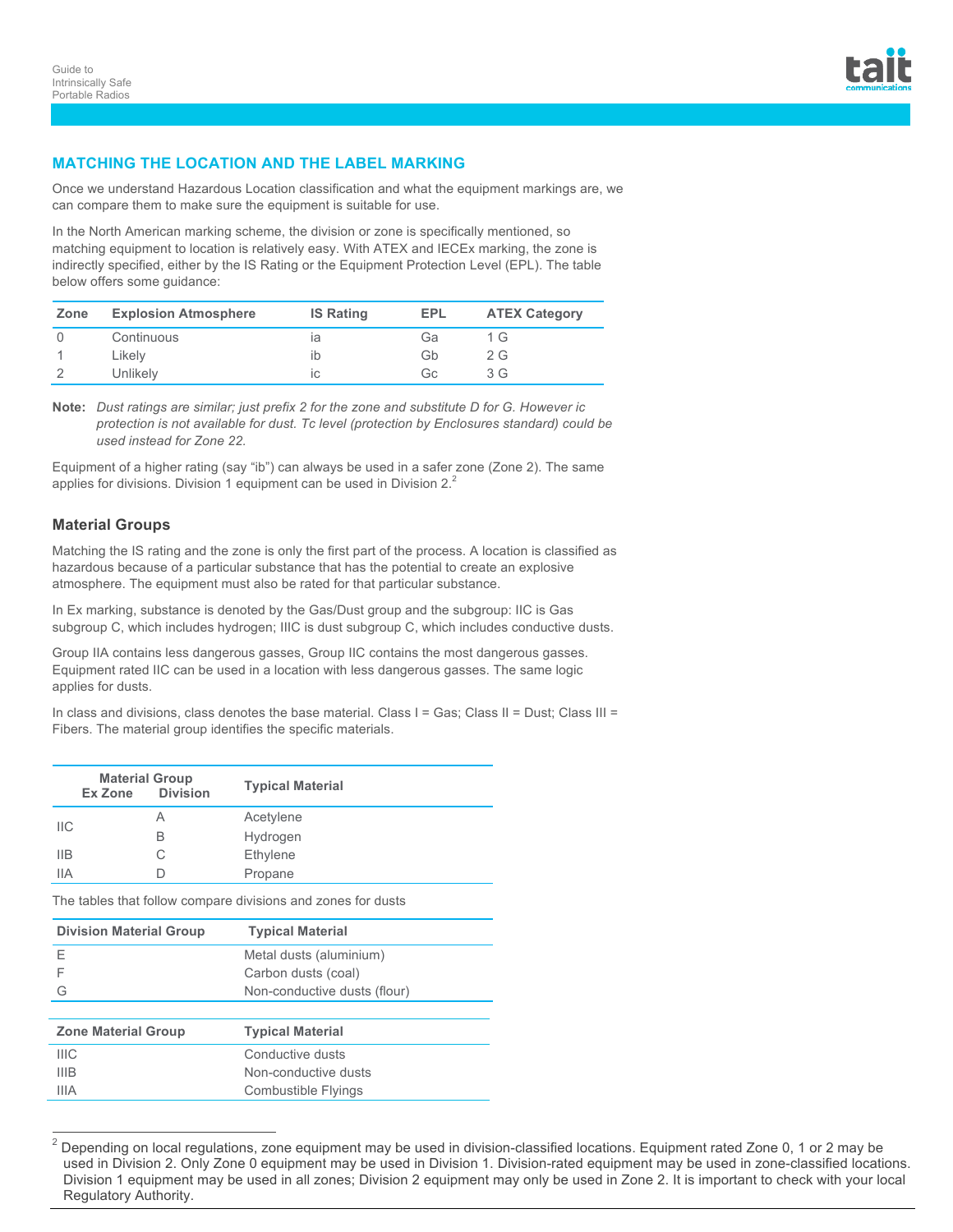#### **INTRINSIC SAFETY APPLICATIONS**

In any scenario, risk can be heightened by individual events and requirements. This will be part of the individual organization's operational procedures and Health and Safety program.

**Note:** *These scenarios are examples only. They are not intended as an assessment of hazardous locations. Area classification must only be performed by authorized personnel who are qualified to make that assessment.*

#### **Scenario 1: Maintenance workers on a gas pipeline**

Normal operating conditions are well ventilated or outdoors with minimal risk of gas combustion. However, on occasions they can expect gas release, for example when checking or testing pipeline valves, or encountering unexpected leaks.

An appropriate rating would be Zone 1: occasionally hazardous. However, should they be called upon to perform maintenance within a tanker, a ship's hold, or underground tank, the risk is increased considerably, to Zone 0.

In addition to a matching zone rating, the equipment must also be approved for the specific hazardous substance (gas or dust).



#### **Scenario 2: Petrochemical workers on oil drilling platform**

An oil drilling platform presents a constant, but well-ventilated hazardous environment. Workers will experience low levels of vapor often.

This might be classified as Zone 1: occasionally hazardous. However, below decks and in tanks and storage areas where ventilation is reduced, a much greater risk could exist.

#### **Scenario 3: Stores/Warehouse workers in food processing**

Airborne dust from flour, sugar and other products within a food processing warehouse and plant create a potentially volatile situation. Combustion risk may vary, depending on stock movement and processing, for example while hoppers are filled or emptied.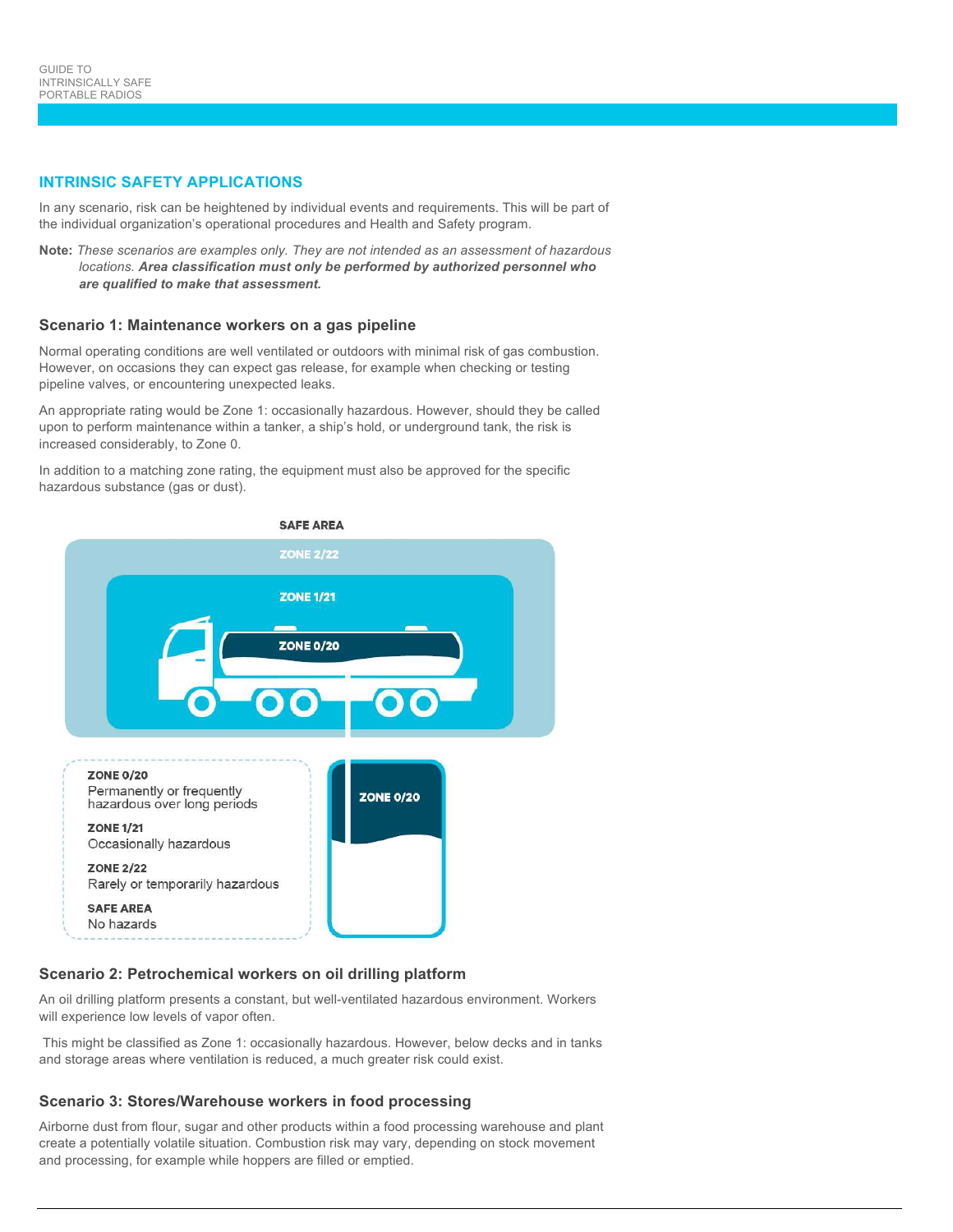

Maintenance inside tanks and hoppers create additional risk, and processes for radio use within these sites would need to be carefully assessed, communicated and enforced.

# **BATTERIES AND ACCESSORIES**

As well as the radio itself having an IS rating, all batteries and accessories must also be compliant. If any one part of the radio + battery + accessory system is non-compliant, the whole system is non-compliant and presents a safety risk.

#### **Batteries**

Use only specified batteries from the original equipment manufacturer that have ratings matching the radio. Any other battery is unlikely to be IS-compliant and thus presents a real safety risk.

Battery chargers specified by the original equipment manufacturer will be compliant. Any other battery charger is unlikely to be IS-compliant and thus presents a real safety risk.

#### **Accessories**

Audio accessories such as speaker microphones also need to match the radio. The radio equipment manufacturer will specify appropriate accessories, including earphones. Entity Parameters' which define the accessory interface for IS purposes also allow use of other suitable accessories, so assessment should be made by a competent person.

Carry accessories specified by the original equipment manufacturer will be compliant. Carry accessories from other vendors may not be compliant and could present a safety risk.

Programming accessories specified by the original equipment manufacturer will be compliant. Other programming accessories may not be compliant and could present a safety risk.

### **TIPS FOR PURCHASERS OF IS EQUIPMENT**

- } Commission a professional risk analysis and evaluation of the environment in which you operate.
- Identify hazardous materials.
- Determine the probability or frequency of a potentially explosive atmosphere.
- } Consider the consequence of ignition what Equipment Protection Level (EPL) do you require? It may be appropriate to specify equipment with an EPL that is higher (or lower) than the Zone category would normally equate to.
- Investigate which manufacturers offer IS equipment, and what experience similar organizations have had.
- } Ensure company operational procedures are up to date and clearly explain the hazards and how the equipment can (or cannot) be used.
- Ensure your workforce are trained and understand the operational procedures.

# **TIPS FOR USERS OF IS EQUIPMENT**

- Understand your radio and your company procedures know where you can or cannot use your radio and under what conditions.
- IS radios should be readily identifiable, by conspicuous labels on both the radio and battery and possibly by a distinguishing color (light blue is standard for ATEX equipment).
- Ensure that any accessories also have a suitable IS rating.
- Never remove your portable radio battery in a hazardous environment, or carry a spare battery into that environment, if the label warns against doing so.
- Battery charging must be performed outside of hazardous areas.
- All repairs must be carried out by an approved service facility with appropriate certification.
- The battery is not repairable. If it fails, it must be replaced.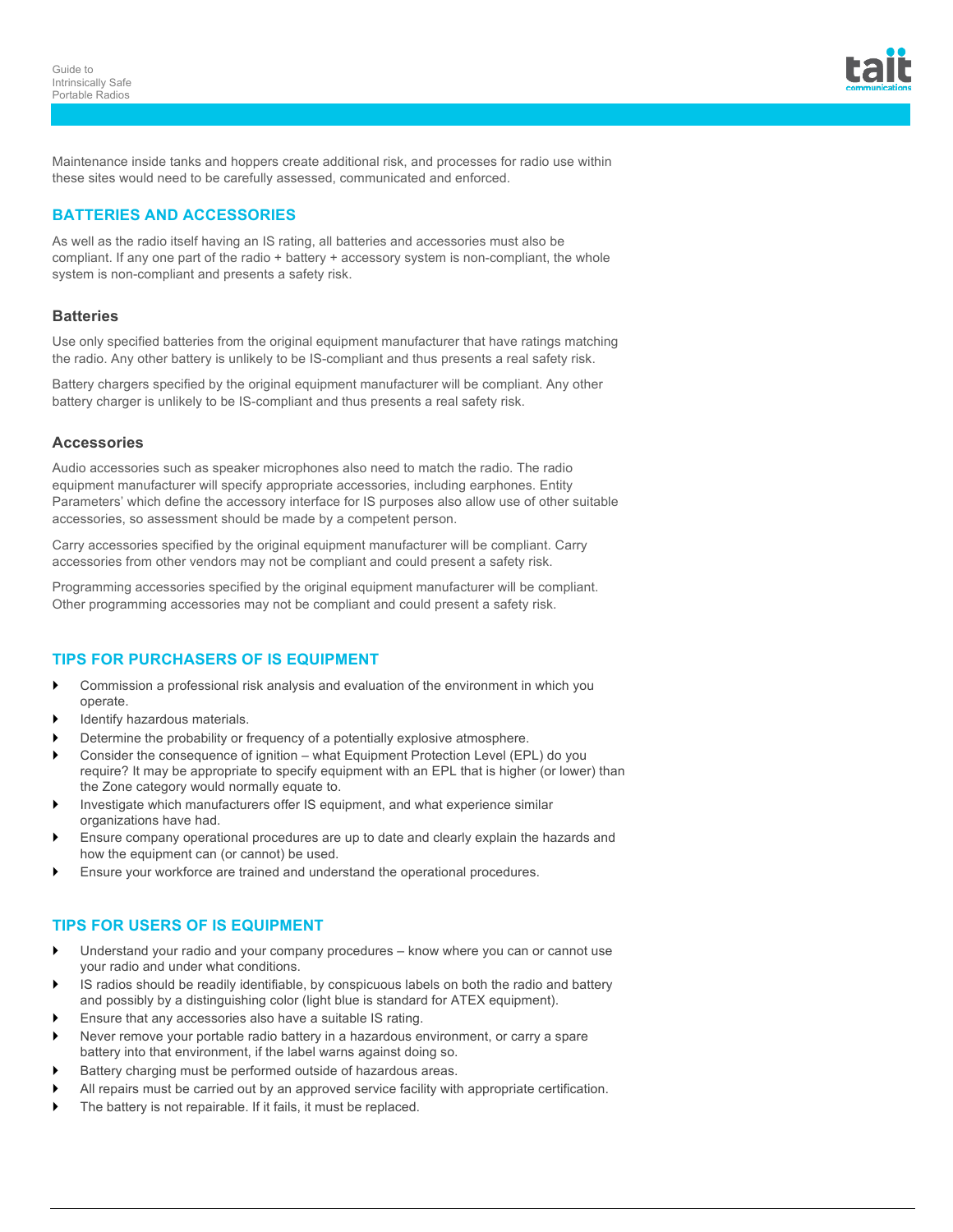# **WHO DO YOU NEED TO TALK TO FOR MORE INFORMATION**

- Industry regulatory bodies, such as:
- Workplace Safety (OSHA), Department of Labor, Electrical Safety Regulator.
- } Consultants
- } Your operations staff

Obviously, both Workplace Safety assessments and Hazardous Location assessments provide critical information in decision making.